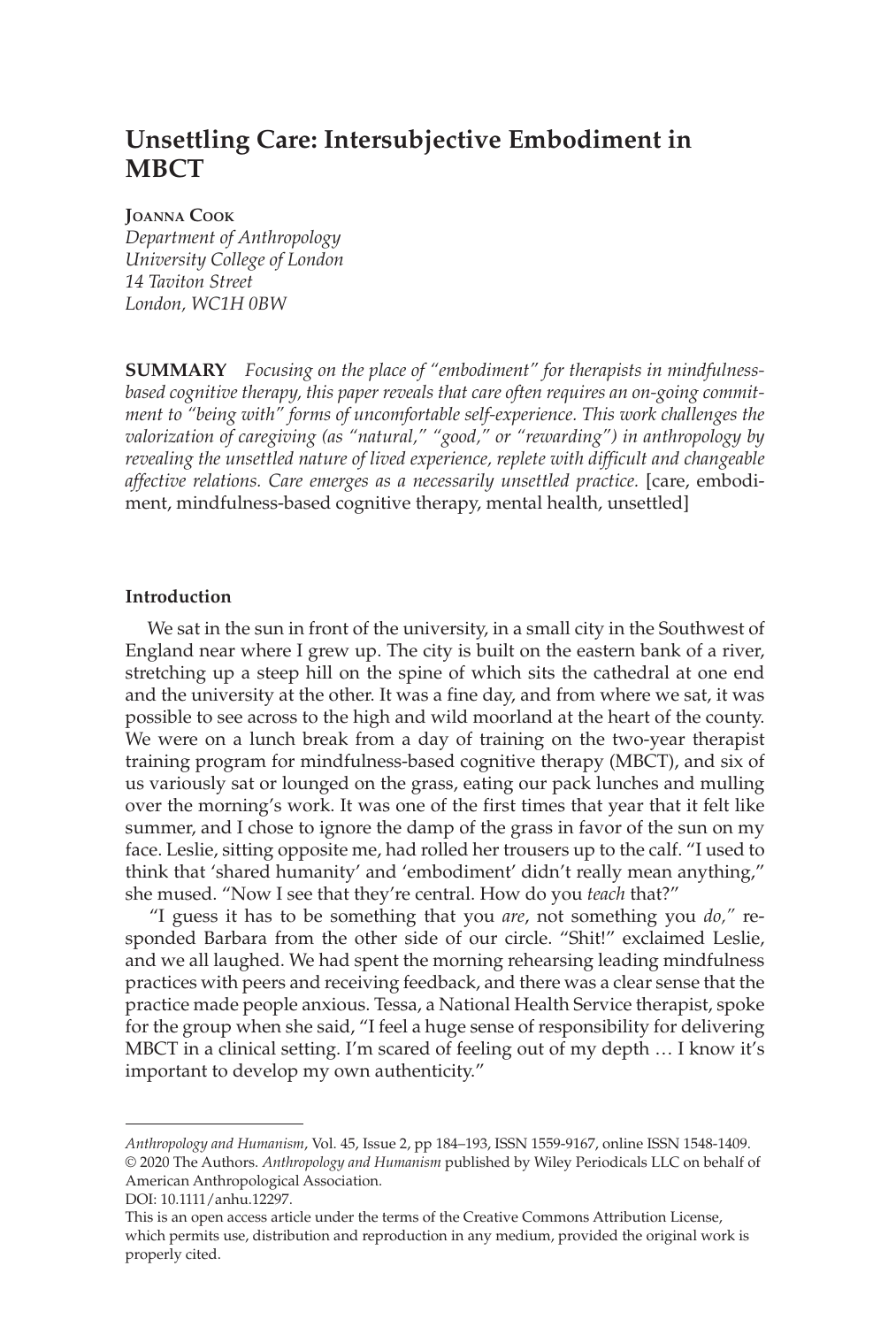The two-year therapist-training program in MBCT is taught at master's level at three universities in the United Kingdom. This account is informed by two and a half years of ethnographic fieldwork with two cohorts on the therapist training program at one of these universities. In my research I attempted to understand trainee therapists' perspectives and everyday experiences as they moved from the beginning of the training to qualification as mindfulness-based cognitive therapists. I conducted participant observation in the weekly sessions of the course throughout this period, and I sought to embed myself in training: participating in training sessions, joining MBCT courses led by therapists in training, completing course work, attending silent retreats and out of school activities. This work aimed to understand the perspectives of therapists in training through research methods, which included interviews, life histories, participant observation, and hours of informal conversation. Semi-structured interviews and formal life histories were conducted with therapists during and after training. Interviews and life histories were recorded and transcribed verbatim, and ethnographic fieldnotes and interviews were coded for themes and key words. Therapists were enthusiastic and excited about my research. With their consent I sought to understand the struggles that they faced in training, and subsequently in practice, and to make sense of the ways in which an experience of both commitment and ambivalence informed their approaches to care over the course of years.

In this article I focus on "embodiment" as a practice of care in MBCT, a therapeutic intervention for the prevention of depressive relapse, to argue that care itself may be an "unsettled" practice. In developing a theory of "unsettled care" I seek to contribute to the growing anthropological literature on care. Anthropologists have provided insights into the ways in which practices of care may be hampered or co-opted by political structures within which care is incorporated and gendered, racial or class-based inequalities are reproduced. For example, anthropologists have criticized the application of capitalist and neoliberal ideologies of autonomy in care contexts (Han 2012; Stevenson 2014). They have highlighted that care may be bound up with state violence and disenfranchisement (Biehl 2007; Jervis 2001; Glenn 2010), that unequal practices of care may be sustained through wider political and economic infrastructures (Street 2014; Ticktin 2011). Anthropologists have done the important work of revealing that healthcare professionals must often come to terms with their efforts being thwarted or compromised by either the structural challenges that they face, the lack of resources at their disposal, or the contradictions of care in practice, requiring them to make tragic choices between incommensurate values (Lester 2009; Brodwin 2013). At the same time, care has been theorized as a "moral experience" (Kleinman 2012), or a morally appropriate feeling for others (see Tronto 1998), associated with forms of altruism or self-sacrifice, characterized by a "selfless attitude" (Margalit 2002), reflecting "devotion to the other" (Kleinman and Van der Geest 2009), as a "fundamentally creative and deeply human endeavor" (Taylor 2014).

As Catherine Trundle and I argue in the introduction to this Special Section, although this scholarship has done the valuable work of highlighting the ways in which morally valued care is located in and constituted by wider political, economic, and gendered forces, "care" itself has often remained under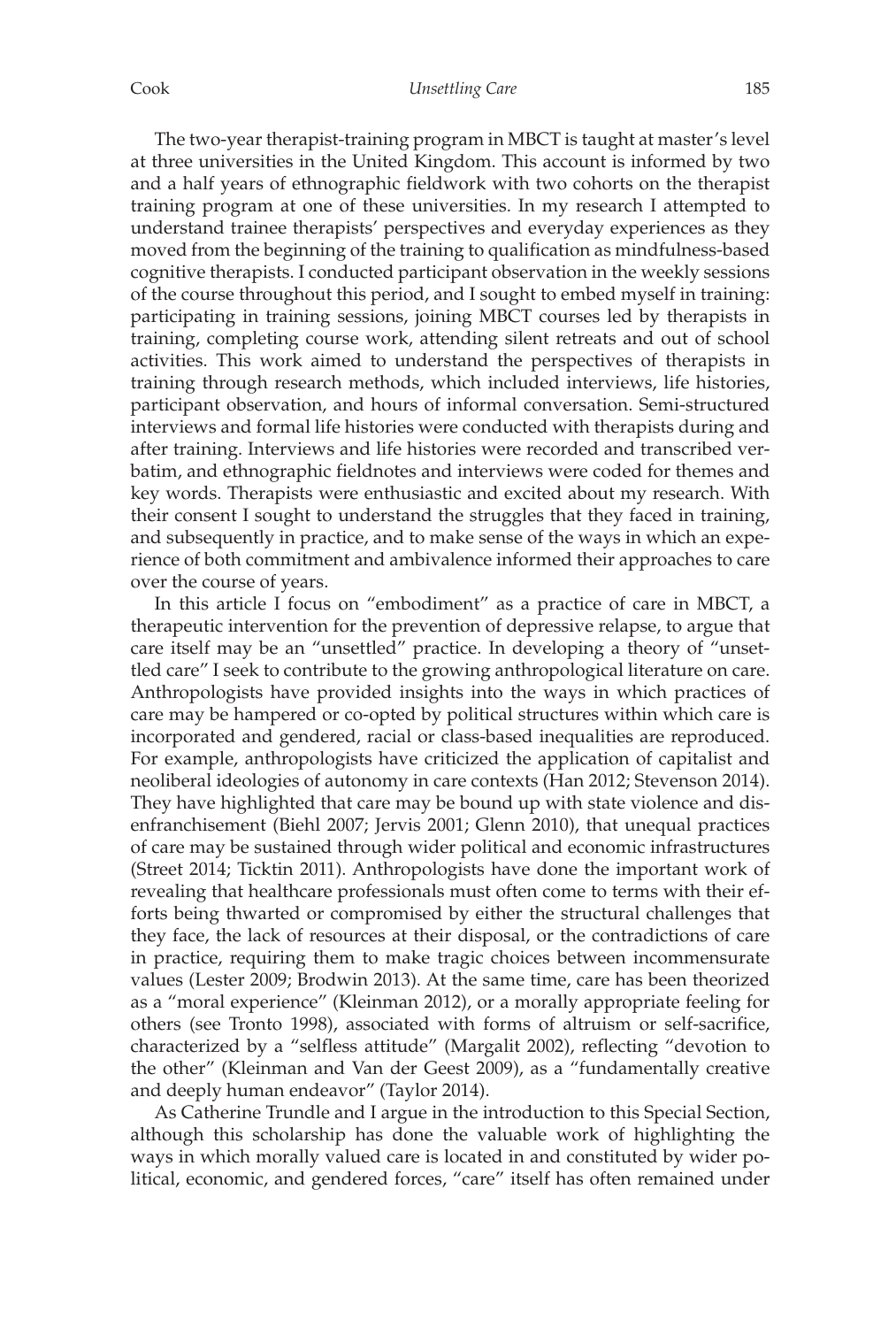theorized. Care is interpreted as a humanizing force, which is obscured by an over emphasis on structure and technical competence. It is the longed for and always out of reach antidote to the dehumanizing effects of proceduralism, "care" itself acting as a powerful emblematic counter to the totalizing logics of biopolitics (see Biehl 2012). What is called for is more, different, or better kinds of care. However, framing care as the basis of intimate, affective life risks passing over the untidy or negative affective dimensions of caring relations in favor of a "sincere" emotion of care that emanates from within (see Aulino 2016). In response to this, we seek to highlight the "unsettled" nature of care in practice. Rather than seeing care as a morally valorized basis for intimate, affective life, we seek to examine the emotional ambivalences experienced in caring relationships.

In this article I consider the role of embodiment in unsettled intersubjective care relationships in MBCT. "Embodiment" is understood by therapists to be the capacity to inhabit an on-going awareness of thoughts, physical sensations, and emotions. It is a morally valued ability, which is modeled by therapists and learned by participants in the therapeutic encounter. Embodiment is intended to provide forms of shared experience and exemplarity. At the same time, however, embodied awareness of experience requires an unsettled openness and exposure—a willingness on the part of the therapist to "be with" difficult emotions within him or herself and a willingness to "be with" others in the shared recognition of vulnerability. This is a source of anxiety for therapists who know that their skill in caring for others rests on their ability to embody the awareness that they wish to impart. Therapists worry that they are not embodied enough, that they too suffer from suboptimal mental health and that they carry a responsibility to "be with" these experiences if they are to help others.

My aim in describing subjective and intersubjective fluctuations of care is to argue that care itself is a relational activity, which is necessarily and profoundly unsettled. Therapists understand care for others to be a morally virtuous practice that rests on a subjective experience of often uncomfortable emotions. Embodying mindful awareness is rarely experienced as a feeling of authentic beneficence. Instead, therapists are aware of a host of fluctuating emotional and bodily responses to their care for others, some of which are loving and altruistic, others of which are anxiety ridden and unstable. Learning to "be with" such feelings is understood to be the on-going work of the therapy, for therapists and participants alike. Focusing on MBCT therapists' aspirations to embodiment, I describe how care requires an on-going commitment to forms of uncomfortable self-experience in therapists' efforts to care for others. Care is both unsettled and unsettling.

### **Settled Embodiment**

Mindfulness-based cognitive therapy is a psycho-social, group-based intervention for people who have had three or more depressive episodes but are currently well (Segal et al. 2002). In Britain, it has been available on the National Health Service (NHS) since 2001 and provides an alternative to maintenance antidepressants for those most at risk of depressive relapse. It is taught over an eight-week course that is heavily practice based. In addition to a two-hour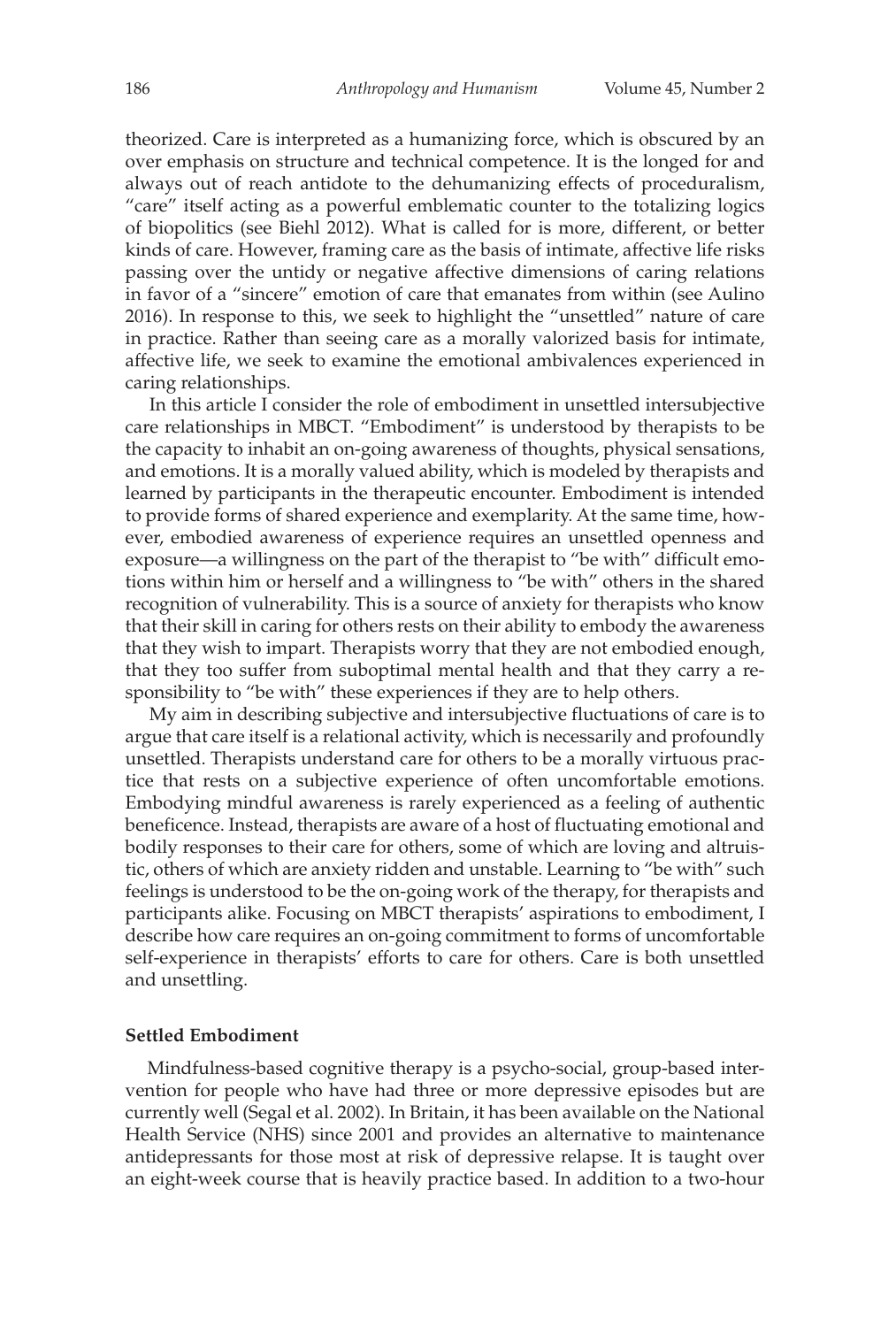15-minute group session once a week, participants also complete daily mindfulness practices at home. MBCT draws on mindfulness meditation and components of cognitive behavioral therapy (CBT), through which participants learn to develop an awareness of their thoughts, feelings, and emotions conditioned by an attitude of "friendly curiosity." This ability to "step back" from internal experiences is understood to disrupt the negative automatic thinking patterns associated with depressive relapse and to enable the participant to relate to him or herself with a greater sense of compassion than is usual for people with a history of depression (Ma and Teasdale 2004).

Mindfulness-based interventions reflect a broader shift to preventative mental healthcare and positive framings of mental health in Britain. Successive governments since the millennium have viewed the development of preventative, people-centered healthcare services as an approach by which the NHS might address the healthcare challenges of the twenty-first century. Increasing emphasis has been placed on preventative medicine (Rose 2008), patient empowerment (APPG Report 2014), and behavior change (NICE 2014) to encourage people to moderate behaviors linked to chronic illness and disease (see, for example, Abraham and Michie 2008). In such approaches, emphasis is placed on empowering people to make better decisions for themselves and change their behavior in ways that improve long-term health outcomes, which will lead to improvements in health overall at both an individual and a population level. In preventative interventions we see a slide from the management of risk in targeted populations to the universal promotion of positive health in everyday life.<sup>1</sup>. MBCT is a secondary prevention approach. It is a targeted intervention aimed specifically at supporting those at a high risk of depressive relapse. But the universalist theory of mind on which it is based makes mindfulness an appropriate practice in "universal" primary prevention campaigns that seek to stop mental health problems before they occur and promote good mental health for everyone. Mental health has altered from being thought of as an either/or categorization of those who do and do not suffer from mental ill health, to a presentation of mental ill health affecting one in four people, to an understanding of mental health and illness as fluctuating conditions of all human life. Sometimes described as a changing landscape, sometimes as a scale, location on which changes, mental health has come to be thought of as something that affects all people to a greater or lesser extent at different points in their lives, and something that they can actively support. This is echoed in approaches to mental health, which emphasize the promotion of health rather than the prevention of illness, reflecting national and international medical policies that define mental health in positive terms.

In contrast to the genetic nosology of depression examined by Dumit (2002) in which people vulnerable to relapse are understood as "inherently ill," the framing of mental health here is far more optimistic. MBCT practitioners understand the suffering caused by depression in a universalist register, which they refer to as a "common humanity": all people experience mental health and illness by virtue of their humanity, and health and flourishing can be cultivated. Participants have a history of depression and the likelihood that they will relapse is high, but at the time of the intervention they are not in an acute depressive episode and would not qualify for a mental health diagnosis. They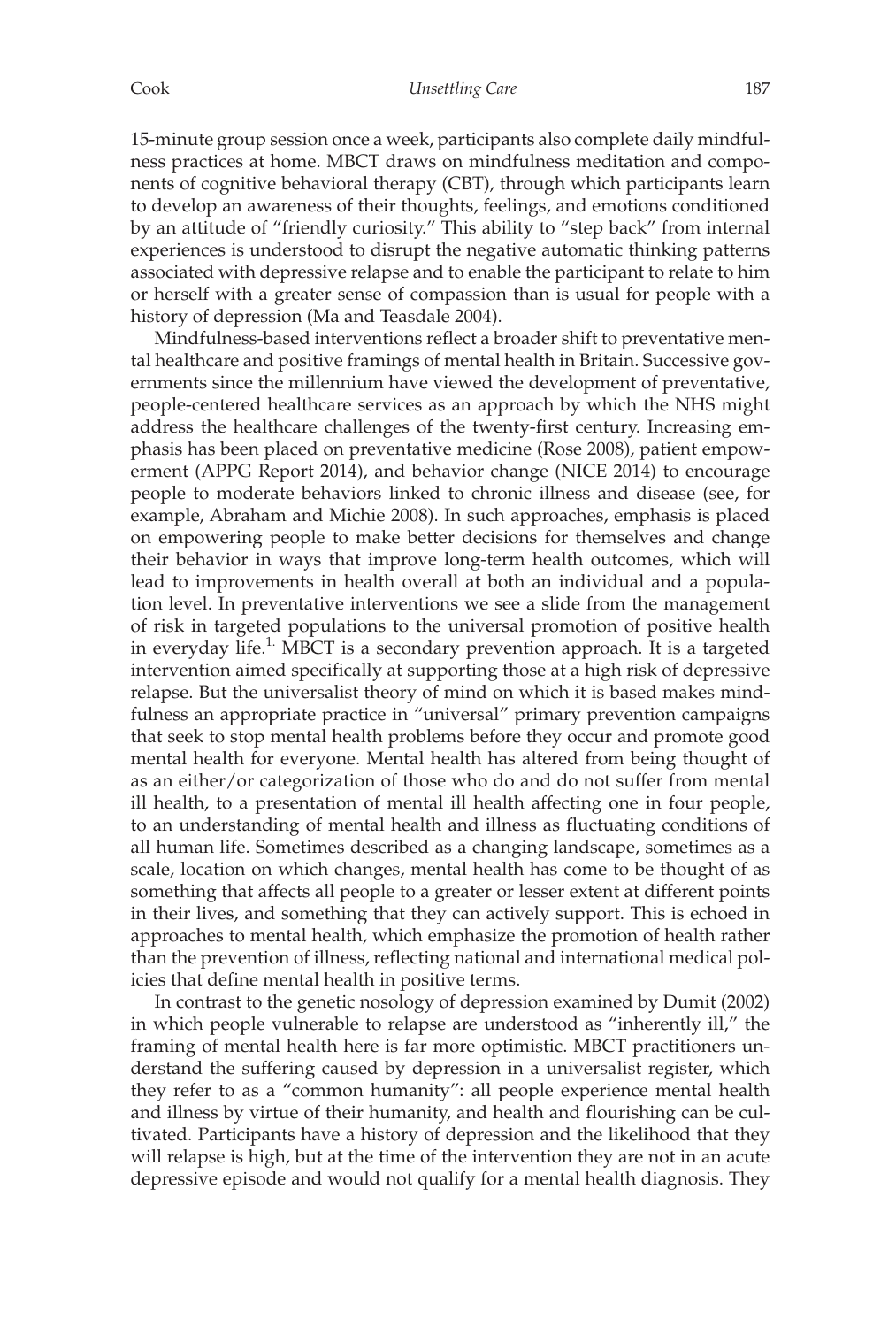engage in MBCT as a preventative intervention. The therapist and the participants experience a form of connection through the recognition of a shared experience of both the universalism of mental health and ability to cultivate and embody mindful awareness.

The cultivation of embodied reflective awareness is central to the intervention. Through ongoing training in returning the attention to the body, participants learn to develop awareness of the relationship between their thoughts, feelings, and emotions. As Pagis writes of embodiment cultivated through meditation, developing awareness of embodied sensations through conscious practice "offers a channel through which the relation of the self with the social world can be monitored" (Pagis 2009:280). Awareness of the body enables the practitioner to recognize visceral responses to experiences, and this provides a "gap" before he or she reacts, for example to feelings of fear, doubt, or anxiety (cf. Cook 2017). This is taught explicitly in each weekly session, and it is "modeled" through the behavior of the therapist. Participants first witness the qualities that they will be encouraged to develop through the example of the teacher leading the course.

Mindfulness therapists ideally offer an example of mastery to MBCT participants: the therapist's own embodiment of mindfulness and compassion and the extent to which he or she can create a supportive and calm environment are recognized as significant in the MBCT program (Hopkins and Kuyken 2012). Mindfulness is intended to extend beyond formal practice and to infuse therapists' experiences, both professional and personal, and enhance their own well-being. As Feldman and Kuyken state, "The teacher needs first and foremost to have through their own mindfulness practice cultivated compassion in relation to his/her life and experience. This experiential learning is a prerequisite to teaching others and is experienced by participants as an embodied teacher who 'walks the walk'" (Feldman and Kuyken 2011:153; see also Crane 2009; Crane et al. 2010).

Psychological approaches place a strong emphasis on therapist training, including the therapist undergoing the therapy herself in order to help others (for example, psychoanalysts undergoing a mandatory period of psychoanalysis). $^2$  But mindfulness-based interventions have a distinctive aspect to them in their developmental process: the therapist's "embodiment" of the key "therapeutic ingredients" (Crane et al. 2010:76) and their own personal mindfulness practice in support of this. As well as developing technical competence in the delivery of the content of the therapy program (which is highly routinized), therapists are expected committedly to engage in a developmental process of mindfulness training, which is ongoing and daily. Through embodying mindful awareness, the teacher communicates to the participant what it is to bring mindful attention to personal experience (see Crane 2009; Kabat-Zinn 1990; McCown et al. 2010; Segal et al. 2002). For therapists, as for participants, learning is ongoing; each must have an ongoing and engaged commitment to mindfulness. This includes daily formal and informal personal mindfulness practice and regular silent retreat. It also includes, for the therapist, regular supervision and peer supervision, and inquiry into personal practice by an experienced therapist.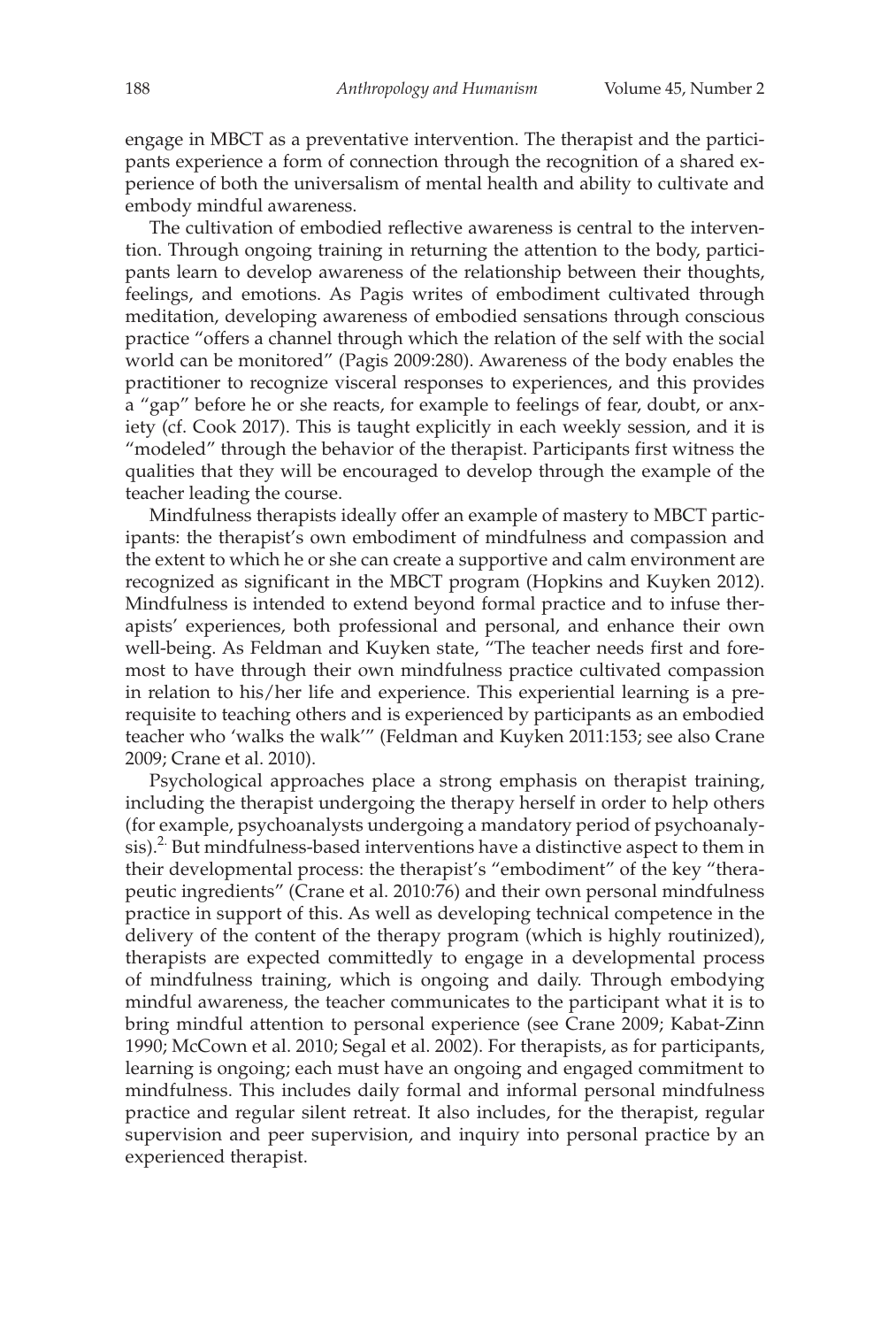## **Unsettled Embodiment**

Therapists learn to work with vulnerability through teaching and embodying the quality of mindful awareness and curiosity about experience that they wish to impart. This is a form of care that "works" through an emphasis on "being with"; participants learn to "be with" difficult experiences through the guidance of a therapist who models this through an exemplary embodiment of mindful awareness. Thus, mindfulness interventions interpret mental health as based on a sense of shared humanity between therapists and participants, and the intervention rests on the embodiment of a progressively shared quality of awareness. For both therapists and participants, a successful course involves attending mindfully to experiences of stress, depression, or anxiety as they arise. This requires a willingness to experience vulnerability on the part of the therapist; he or she must model an embodied mindful awareness of his or her emotional experiences, including the experiences of anxiety or stress that are generated through the therapeutic encounter, in order to support participants. As the course teacher told the trainees in response to their anxiety, "You are learning to be an embodiment of mindfulness and this equalizes the relationship with the participant because it's about the common humanity of mental health, while also holding space. Make a commitment to ground yourself, and if you're not grounded, be aware that you're not."

But therapists, during and after training, worried that they were not sufficiently mindful to support the needs of others, knowing that the efficacy of the intervention rested in part on the extent to which they were able to embody mindfulness themselves. This was reflected in my relationship with Judith during her training and once she had qualified as a therapist. Judith, like many others, had experienced a couple of brief spells of depression when she was in her twenties. Now in her fifties, she had spent her career as a family therapist and social worker, a job that she characterized as "dealing with difficult people, threat, fear, aggression and hostility." She had also been into meditation since the 1980s, and she joined the therapist-training course with the intention of creating a bridge between her experience of meditation and her professional life. Judith divided her time among palliative care for her elderly mother, her work as a social worker, and the training program. She excelled at the academic components of the training but struggled to lead groups during supervised training, preoccupied with the responsibility of leading the group and worry for her mother.

Toward the end of a supervised course she told me, "There's nothing between me and most of the people in that group. I could be on either side of that line. I'm currently well, I am well, for me, and they are currently well for them. But relapse into depression is something that they've come to the group for, and this is something I know." Judith's vulnerability highlighted for her the place of embodiment in the therapy. She felt that her own awareness of thoughts, feelings, and emotions was an important component of leading the group, and at the same time, she felt that her vulnerability made it challenging to maintain her perspective as a therapist: "There's just something about the level in which my thinking, body sensations, emotions, are both relating to me and they're the content of the course. They are within the teaching. And there's no other subject matter." Judith describes the necessary tension, heightened by the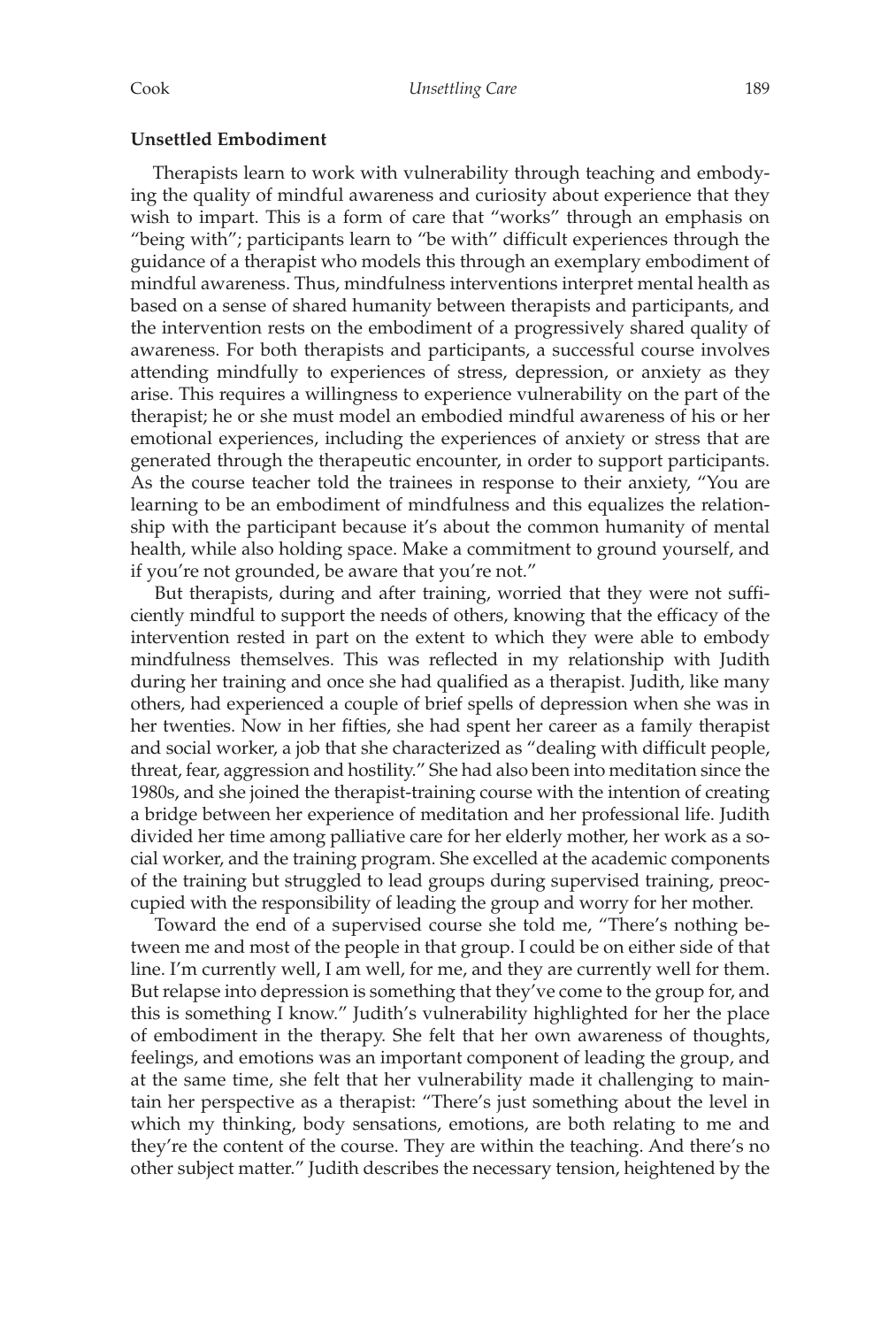circumstances of her mother's care, that therapists feel between the awareness of personal anxiety and the professional responsibility to model an embodiment of mindfulness.

This tension was addressed explicitly in training, and the "inner critic" was a topic to which we repeatedly returned. During a session toward the end of the training the teacher asked the group, "Imagine that it is after the first exercise in the first week and a participant throws a ton of doubt at you. What do you feel?"

"Well, anxiety would go up!" responded Leslie. "My inner critic would kick in," commented Barbara, "I'd try to give them answers, I guess." The teacher told us that in preparation for scenarios such as this the therapist was to develop awareness of his or her embodied anxiety and then refocus awareness on the breath. As he said, "Doubt is a common experience for all of us, so keep that kindness, starting with yourself, when the inner critic rages."

"I'm aware of it," responded Barbara. "But when I'm anxious I go into 'waffle mode,' so I need to know that I'm working within my own ability. You know, you feel like you have to put on a bit of a front. I'm good at pretending a role and doing a good job of what people expect, when that drops away its much better." As is clear from Leslie's and Barbara's recognition of their own anxiety, care in MBCT occurs through therapists' willingness to cultivate awareness of experiences of ambivalence and vulnerability. In exploring the dynamics of care in practice we are able to problematize the affective labor of self-experience in caregiving and highlight the unsettled moral emotions of care for others (cf. Cubellis 2018).

### **Conclusion: Unsettling Care**

What does it mean to care for another? Although care has been productively associated with expectations of positively valued emotional support, attention, or affection (Mol et al. 2010) and has been framed as a morally valorized practice (Kleinman 2012), such readings risk masking the ways in which practices of care necessarily entail forms of emotional ambivalence and labor. In the context of MBCT, care occurs through embodied intersubjectivity and is bound up with wider experiences of unsettled emotional states. MBCT is premised on an understanding of mental health as an aspect of "common humanity," which necessitates the recognition of vulnerability, ambivalence, and uncertainty on the part of both therapists and participants.<sup>3.</sup> The requirement for therapists to model an attitude of "being with" difficulty for participants requires forms of experience, exposure, and awareness of emotion on the part of the therapist for care to work. The recognition that care is unsettled in therapists' efforts to embody mindfulness provides an insight into what has been referred to by others as an emotional "backstage" to care work (Dragojlovic and Broom 2017). It points to the ways in which care work is informed by the concerns of life outside caregiving and that care work occurs within intersubjective or relational moments. It is located in situated and evolving therapeutic relations and incorporates the "moral, ethical and affective struggles that *being in* and *being with* suffering may induce" (Dragojlovic and Broom 2017:4).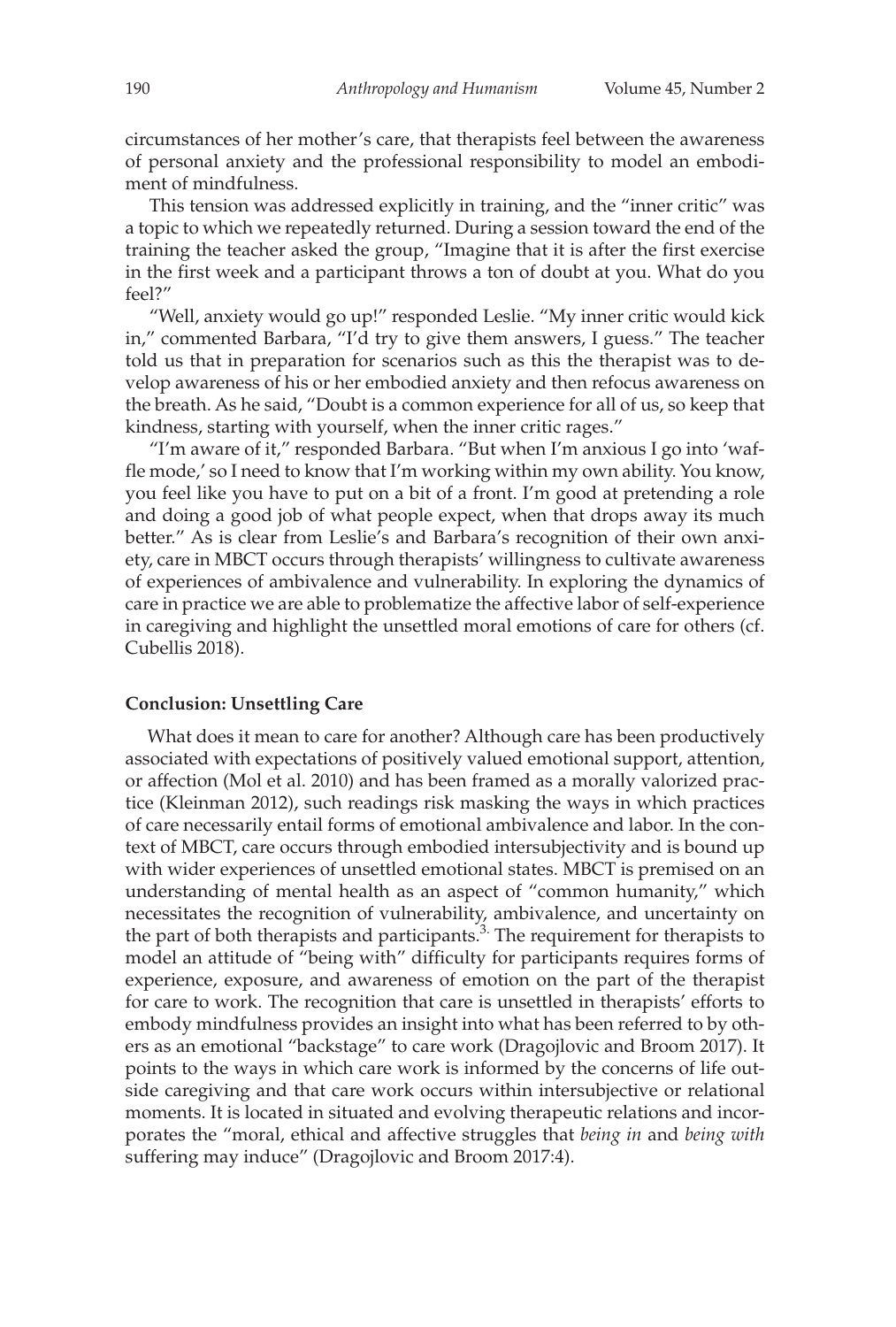In this article I have sought to contribute to the anthropology of care by examining the ways in which the moral value of care becomes unsettled in care encounters. Attending to therapists' subjective labor in caring for others offers a provocation to anthropology. For therapists, to care for others requires developing an awareness of intersubjective embodied experience, and this requires personal affective labor. Embodied awareness on the part of the therapist is recast as a vehicle for therapeutic connection at the same time that therapists experience leading a group as generating doubt, self-criticism, and insecurity. This requires a sense of openness to forms of vulnerability, which is unsettled and often unsettling. Care is experienced as a relationally unstable practice. As such, understanding the ongoing work of care requires resisting a categorization of care as unambiguous or morally resolved. The unsettled care that this suggests is not easily categorized as a positively valued affective experience or an effect of wider political forces. This shifts our focus from care as a positive internal state or an absent object to an unsettled on-going intersubjective experience. This work challenges the valorization of caregiving (as "natural," "good," or "rewarding") by revealing the unsettled nature of lived experience, replete with uncomfortable and changeable affective relations. Care emerges as an inherently unsettled practice.

## **Notes**

1. This is reflected in a paradigm shift underpinning research in psychology, epidemiology social sciences, and informing policy focused on positive mental health, psychological resilience and well-being rather than disorder or dysfunction (see Huppert et al. 2005; Layard 2005).

2. The word "embodying" is used specifically in the mindfulness training but is paralleled in other forms of cognitive therapy training, in which therapists are required to "model" the stance that they are encouraging patients to adopt in relation to themselves. In CT this is non-judgmental interest, curiosity, and open-mindedness; and this "modeling" facilitates effective cognitive-behavioral interventions (Fennell and Segal 2011:130).

3. Cf. Myers 2015 for a different therapeutic interpretation of "common humanity."

# **References Cited**

Abraham, Charles and Susan Michie

2008 "A Taxonomy of Behaviour Change Techniques Used in Interventions." *Health Psychology* 27(3):379–387.

APPG Report

2014 *Patient Empowerment: For Better Quality, More Sustainable Health Services Globally*. A report by the All Party Parliamentary Groups on Global Health; HIV/ AIDs; Populations, Development and Reproductive Health; Global Tuberculosis; and Patient and Public Involvement in Health and Social Care. May.

Aulino, Felicity

2016 "Rituals of Care for the Elderly in Northern Thailand: Merit, Morality, and the Everyday of Long-Term Care." *American Ethnologist* 43(1):91–102. [https://doi.](https://doi.org/10.1111/amet.12265) [org/10.1111/amet.12265](https://doi.org/10.1111/amet.12265)

Biehl, João

2007 *Will to Live: AIDS Therapies and the Politics of Survival*. Princeton: NJ: Princeton University Press.

Biehl, João

2012 "Care as Disregard." In *A Companion to Moral Anthropology*, edited by Didier Fassin, pp. 242–263. Singapore: John Wiley and Sons.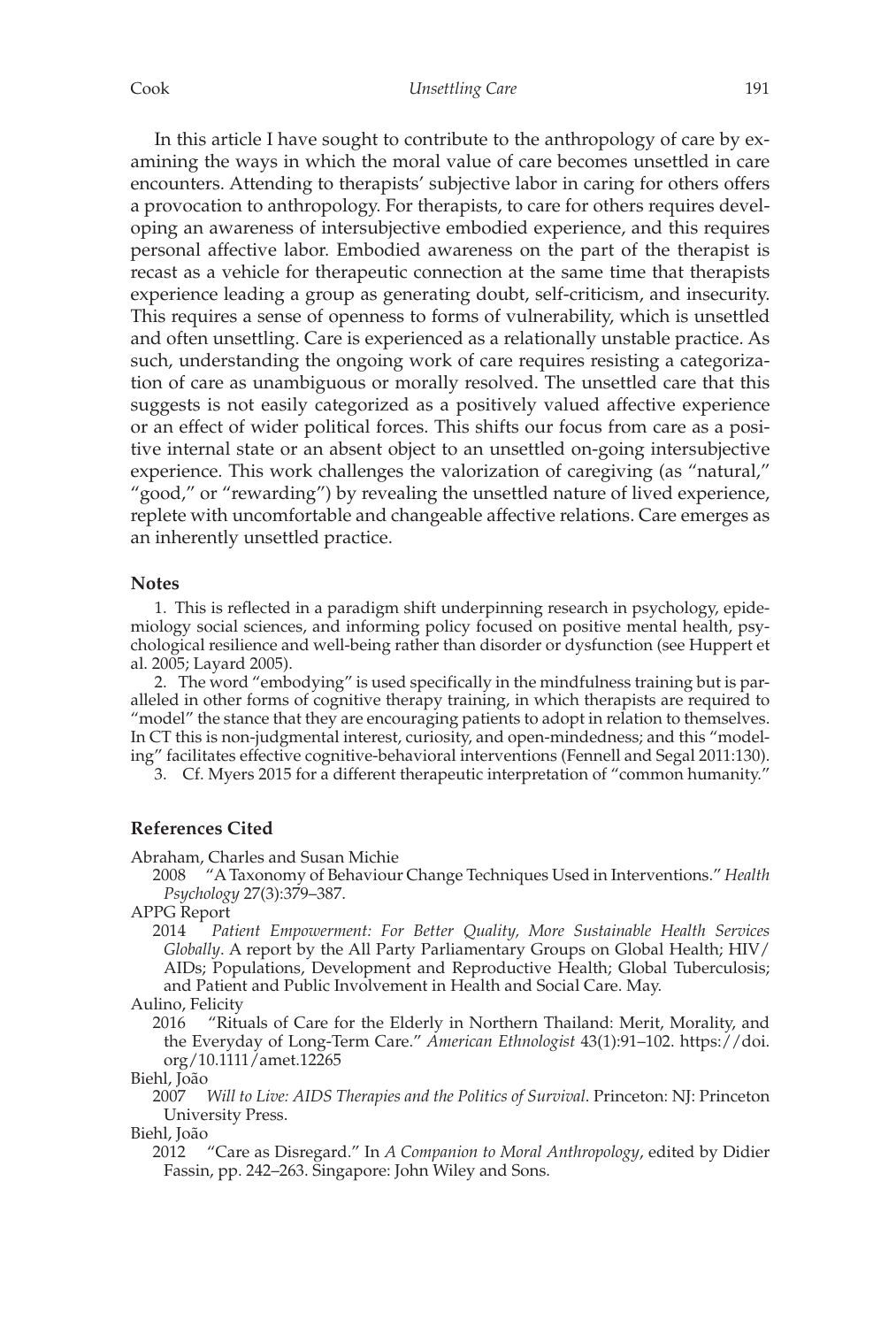Brodwin, Paul

2013 *Everyday Ethics: Voices from the Front Line of Community Psychiatry*. Berkeley: University of California Press.

Cook, Joanna

"'Mind the Gap': Appearance and Reality in Mindfulness-Based Cognitive Therapy." In *Meditation, Buddhism, and Science*, edited by D. McMahan and E. Braun, pp. 114–132. Oxford: Oxford University Press.

Crane, Rebecca

2009 *Mindfulness-Based Cognitive Therapy: Distinctive Features*. London: Routledge.

Crane, R., Willem Kuyken, P. Richard, Neil Rothwell Hastings, J. Mark, and G. Williams 2010 "Training Teachers to Deliver Mindfulness-Based Interventions: Learning from the UK Experience." *Mindfulness* 1:74–86. [https://doi.org/10.1007/s1267](https://doi.org/10.1007/s12671-010-0010-9) [1-010-0010-9](https://doi.org/10.1007/s12671-010-0010-9)

Cubellis, Lauren

2018 "Care Wounds: Precarious Vulnerability and the Potential of Exposure." *Culture, Medicine Psychiatry*. Advanced online publication. [https://doi.org/10.1007/](https://doi.org/10.1007/s11013-018-9577-8) [s11013-018-9577-8](https://doi.org/10.1007/s11013-018-9577-8)

Dragojlovic, Ana and Alex Bloom

2017 *Bodies and Suffering: Emotions and Relations of Care*. London, New York: Routledge.

Dumit, Joseph

2002 "Drugs for Life." *Molecular Interventions* 2(3):124–127.

Feldman, Christina and Willem Kuyken

2011 "Compassion in the Landscape of Suffering." *Contemporary Buddhism* 12:143– 155.<https://doi.org/10.1080/14639947.2011.564831>

Fennell, Melanie and Zindel Segal

2011 "Mindfulness-based Cognitive Therapy: Culture Clash or Creative Fusion?" *Contemporary Buddhism* 12:125–142.<https://doi.org/10.1080/14639947.2011.564828> Glenn, Evelyn Nakano

2010 *Forced to Care: Coercion and Caregiving in America*. Cambridge, MA: Harvard University Press.

Han, Clara

2012 *Life in Debt: Times of Care and Violence in Neoliberal Chile*. Berkeley: University of California Press.

Hopkins, Vivienne and Willem Kuyken

2012 "Benefits and Barriers to Attending MBCT Reunion Meetings: An Insider Perspective." *Mindfulness* 3:139–150. <https://doi.org/10.1007/s12671-012-0088-3>

Huppert, Felicia A., Nick Baylis and Barry Keverne, eds.

2005 *The Science of Well-Being*. Oxford: Oxford University Press.

Jervis, Lori L.

2001 "The Pollution of Incontinence and the Dirty Work of Caregiving in a U.S. Nursing Home." *Medical Anthropology Quarterly* 15(1):84–99. [https://doi.](https://doi.org/10.1525/maq.2001.15.1.84) [org/10.1525/maq.2001.15.1.84](https://doi.org/10.1525/maq.2001.15.1.84)

Kabat-Zinn, Jon

1990 *Full Catastrophe Living: How to Cope with Stress, Pain and Illness Using Mindfulness Meditation*. New York: Delacorte.

Kleinman, Arthur

2012 "Caregiving as Moral Experience." *Lancet* 380(9853):1550–1551. [https://doi.](https://doi.org/10.1016/S0140-6736(12)61870-4) [org/10.1016/S0140-6736\(12\)61870-4](https://doi.org/10.1016/S0140-6736(12)61870-4)

Kleinman, Arthur and Sjaak Van der Geest

2009 "'Care' in Health Care: Remaking the Moral World of Medicine." *Medische Anthropologie* 21(1):159–168.

Layard, Richard

2005 *Happiness: Lessons from a New Science*. New York: Penguin.

Lester, Rebecca J.<br>2009 "Broke

"Brokering Authenticity: Borderline Personality Disorder and the Ethics of Care in an American Eating Disorder Clinic." *Current Anthropology* 50(3):281–302. <https://doi.org/10.1086/598782>